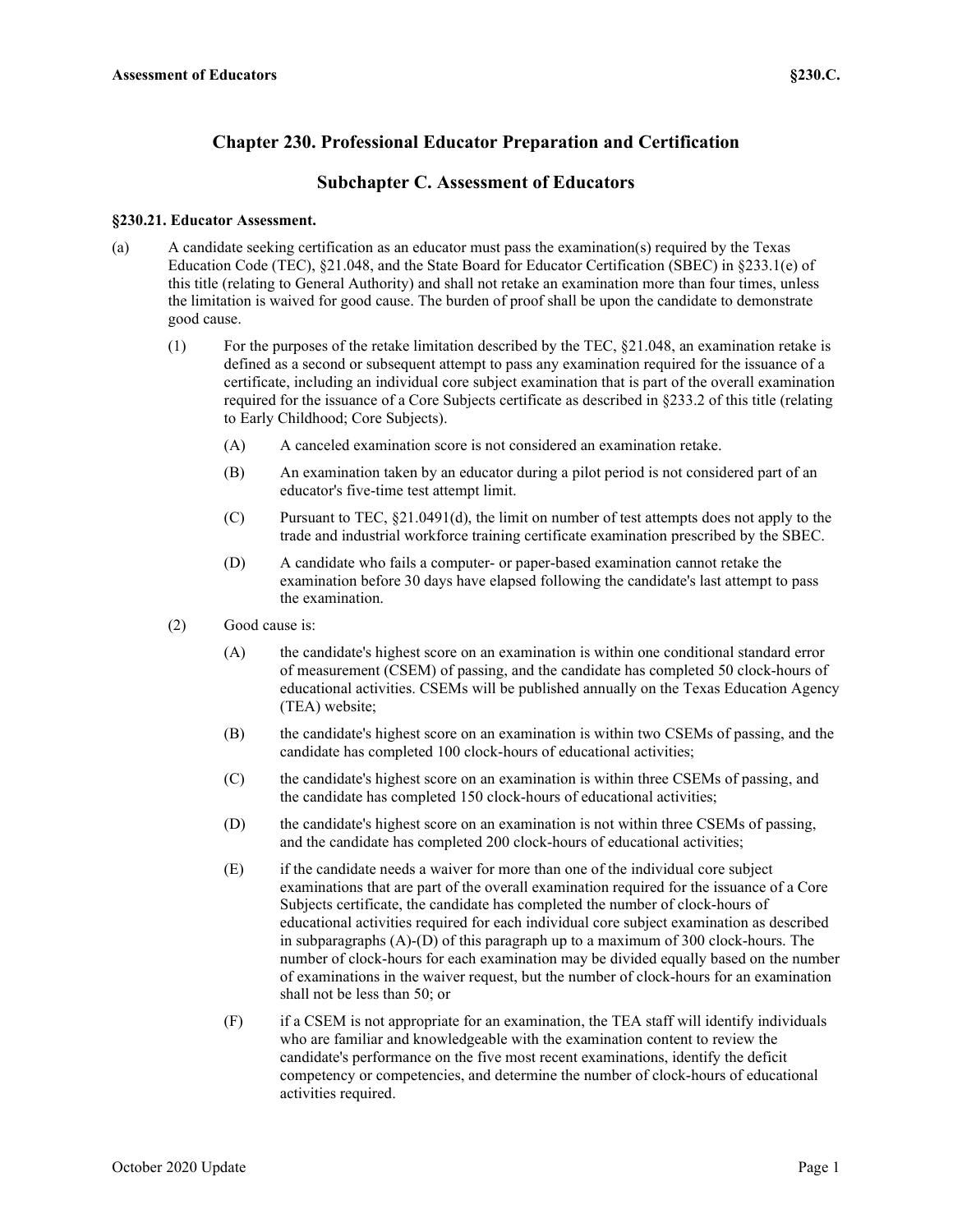- (3) Educational activities are defined as:
	- (A) institutes, workshops, seminars, conferences, interactive distance learning, video conferencing, online activities, undergraduate courses, graduate courses, training programs, in-service, or staff development given by an approved continuing professional education provider or sponsor, pursuant to §232.17 of this title (relating to Pre-Approved Professional Education Provider or Sponsor) and §232.19 of this title (relating to Approval of Private Companies, Private Entities, and Individuals), or an approved educator preparation program (EPP), pursuant to §228.10 of this title (relating to Approval Process); and
	- (B) being directly related to the knowledge and skills included in the certification examination competency or competencies in which the candidate answered less than 70 percent of competency questions correctly. The formula for identifying a deficit competency is the combined total of correct answers for each competency on the five most recent examinations divided by the combined total of questions for each competency on the five most recent examinations.
- (4) Documentation of educational activities that a candidate must submit includes:
	- (A) the provider, sponsor, or program's name, address, telephone number, and email address. The TEA staff may contact the provider, sponsor, or program to verify an educational activity;
	- (B) the name of the educational activity (e.g., course title, course number);
	- (C) the competency or competencies addressed by the educational activity as determined by the formula described in paragraph  $(3)(B)$  of this subsection;
	- (D) the provider, sponsor, or program's description of the educational activity (e.g., syllabus, course outline, program of study); and
	- (E) the provider, sponsor, or program's written verification of the candidate's completion of the educational activity (e.g., transcript, certificate of completion). The written verification must include:
		- (i) the provider, sponsor, or program's name;
		- (ii) the candidate's name;
		- (iii) the name of the educational activity;
		- $(iv)$  the date(s) of the educational activity; and
		- (v) the number of clock-hours completed for the educational activity. Clock-hours completed before the most recent examination attempt or after a request for a waiver is submitted shall not be included. One semester credit hour earned at an accredited institution of higher education is equivalent to 15 clock-hours.
- (5) To request a waiver of the limitation, a candidate must meet the following conditions:
	- (A) the candidate is otherwise eligible to take an examination. A candidate seeking a certificate based on completion of an EPP must have the approval of an EPP to request a waiver;
	- (B) beginning September 1, 2016, the candidate pays the non-refundable waiver request fee of \$160;
	- (C) the candidate requests the waiver of the limitation in writing on forms developed by the TEA staff; and
	- (D) the request for the waiver is postmarked not earlier than:
		- (i) 45 calendar days after an unsuccessful attempt at the fourth retake of an examination as defined in the TEC, §21.048; or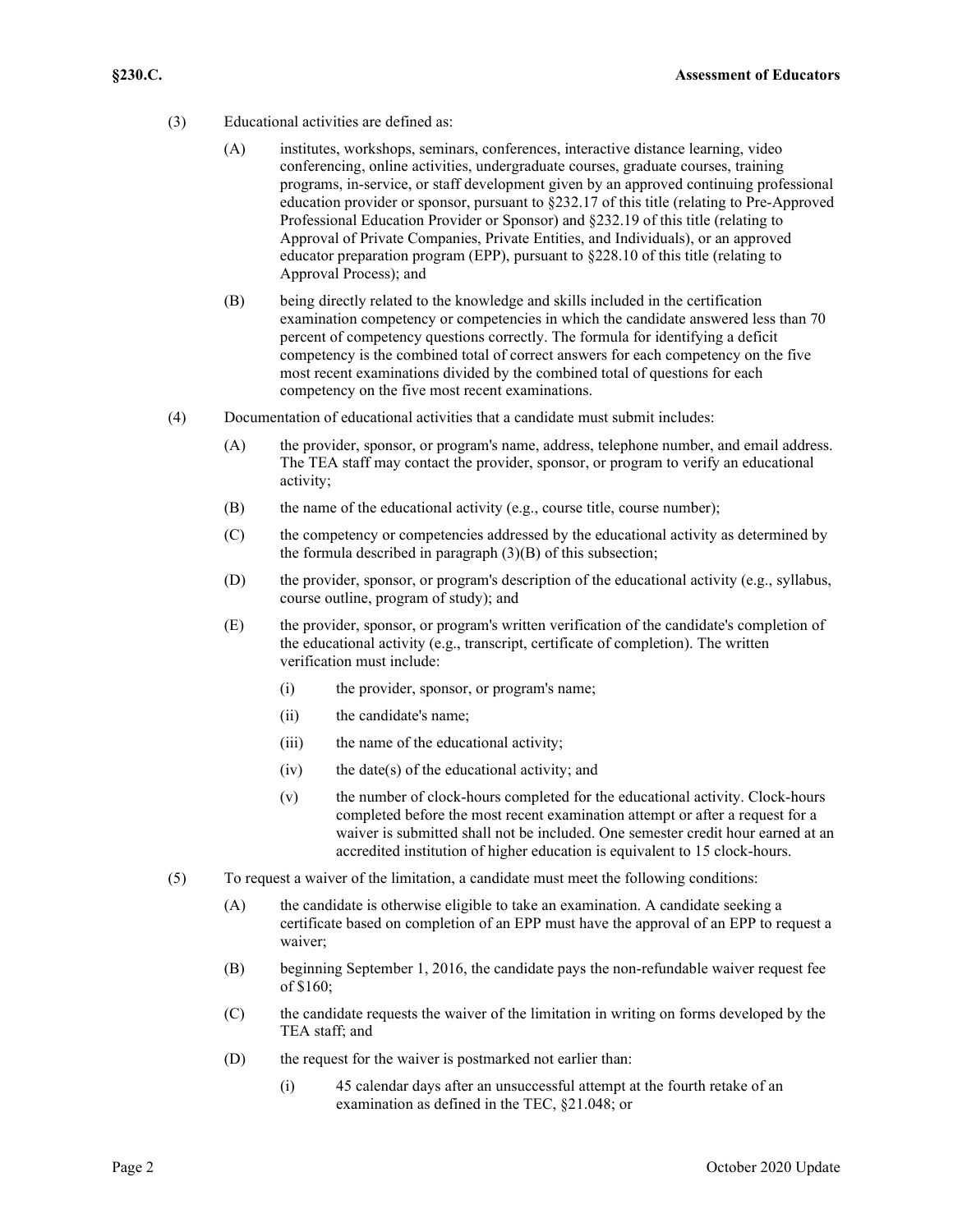- (ii) 90 calendar days after the date of the most recent denied waiver of the limitation request; or
- (iii) 180 calendar days after the date of the most recent unsuccessful examination attempt that was the result of the most recently approved request for waiver of the limitation.
- (6) The TEA staff shall administratively approve each application that meets the criteria specified in paragraphs (2)-(5) of this subsection.
- (7) An applicant who does not meet the criteria in paragraphs (2)-(5) of this subsection may appeal to the SBEC for a final determination of good cause. A determination by the SBEC is final and may not be appealed.
- (b) A candidate seeking a standard certificate as an educator based on completion of an approved EPP may take the appropriate certification examination(s) required by subsection (a) of this section only at such time as the EPP determines the candidate's readiness to take the examinations, or upon successful completion of the EPP, whichever comes first.
- (c) The holder of a lifetime Texas certificate effective before February 1, 1986, must pass examinations prescribed by the SBEC to be eligible for continued certification, unless the individual has passed the Texas Examination of Current Administrators and Teachers (TECAT).
- (d) The commissioner of education approves the satisfactory level of performance required for certification examinations, and the SBEC approves a schedule of examination fees and a plan for administering the examinations.
- (e) The appropriate examination(s) required for certification are specified in the figure provided in this subsection.

[Figure: 19 TAC §230.21\(e\)](https://tea.texas.gov/sites/default/files/19_0230_0021-1.pdf)

- (f) Scores from examinations required under this title must be made available to the examinee, the TEA staff, and, if appropriate, the EPP from which the examinee will seek a recommendation for certification.
- (g) The following provisions concern ethical obligations relating to examinations.
	- (1) An educator or candidate who participates in the development, design, construction, review, field testing, scoring, or validation of an examination shall not reveal or cause to be revealed the contents of the examination to any other person.
	- (2) An educator or candidate who administers an examination shall not:
		- (A) allow or cause an unauthorized person to view any part of the examination;
		- (B) copy, reproduce, or cause to be copied or reproduced any part of the examination;
		- (C) reveal or cause to be revealed the contents of the examination;
		- (D) correct, alter, or cause to be corrected or altered any response to a test item contained in the examination;
		- (E) provide assistance with any response to a test item contained in the examination or cause assistance to be provided; or
		- (F) deviate from the rules governing administration of the examination.
	- (3) An educator or candidate who is an examinee shall not:
		- (A) copy, reproduce, or cause to be copied or reproduced any test item contained in the examination;
		- (B) provide assistance with any response to a test item contained in the examination, or cause assistance to be provided;
		- (C) solicit or accept assistance with any response to a test item contained in the examination;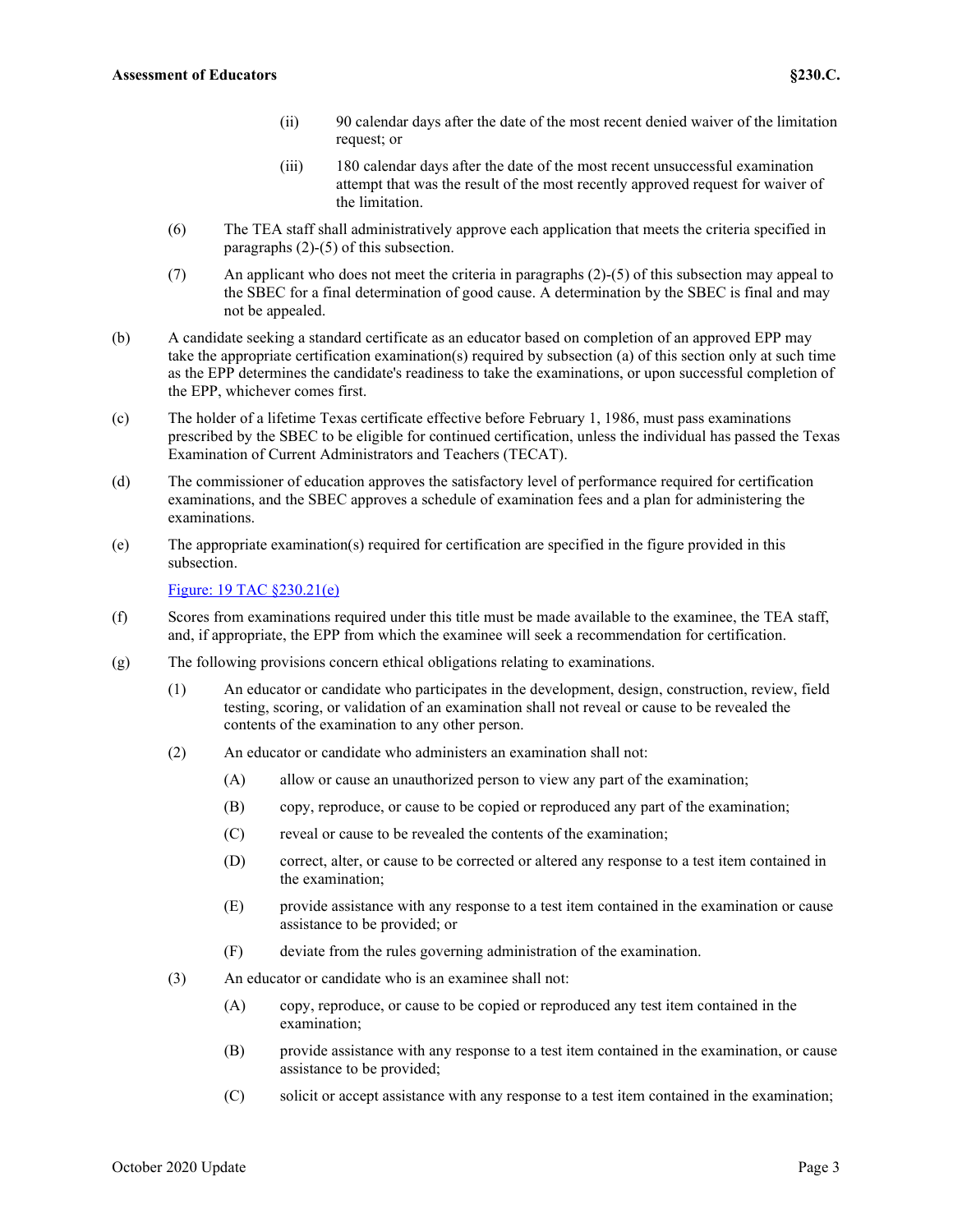- (D) deviate from the rules governing administration of the examination; or
- (E) otherwise engage in conduct that amounts to cheating, deception, or fraud.
- (4) An educator, candidate, or other test taker shall not:
	- (A) solicit information about the contents of test items on an examination that the educator, candidate, or other test taker has not already taken from an individual who has had access to those items, or offer information about the contents of specific test items on an examination to individuals who have not yet taken the examination;
	- (B) fail to pay all test costs and fees as required by this chapter or the testing vendor; or
	- (C) otherwise engage in conduct that amounts to violations of test security or confidentiality integrity, including cheating, deception, or fraud.
- (5) A person who violates this subsection is subject to:
	- (A) sanction, including, but not limited to, disallowance and exclusion from future examinations either in perpetuity or for a period of time that serves the best interests of the education profession, in accordance with the provisions of the TEC, §21.041(b)(7), and Chapter 249 of this title (relating to Disciplinary Proceedings, Sanctions, and Contested Cases); and/or
	- (B) denial of certification in accordance with the provisions of the TEC,  $\S21.041(b)(7)$ , and Chapter 249 of this title; and/or
	- (C) voiding of a score from an examination in which a violation specified in this subsection occurred as well as a loss of a test attempt for purposes of the retake limit in subsection (a) of this section.

*Statutory Authority: The provisions of this §230.21 issued under the Texas Education Code, §§21.041(b)(1), (2), and (4); 21.044(a); 21.048; 21.050; 21.051, 21.064, and 22.082; and the Texas Occupations Code, §54.003.*

*Source: The provisions of this §230.21 adopted to be effective August 12, 2012, 37 TexReg 5753; amended to be effective August 28, 2016, 41 TexReg 6191; amended to be effective May 17, 2018, 43 TexReg 3089; amended to be effective December 23, 2018, 43 TexReg 5470; amended to be effective October 13, 2019, 44 TexReg 5767; amended to be effective October 15, 2020, 45 TexReg 7257.*

## **§230.23. Testing Accommodations for Persons with Dyslexia.**

The Texas Education Agency (TEA) shall provide examination accommodations for persons with dyslexia.

- (1) For each licensing examination administered, the TEA and its testing vendor shall provide reasonable examination accommodations to an examinee diagnosed as having dyslexia as that term is defined in the Texas Occupations Code, §54.003.
- (2) The TEA and its testing vendor shall provide examination accommodations to an examinee diagnosed with dyslexia, provided acceptable medical or diagnostic documentation has been received and reviewed by the vendor prior to the administration of the examination.

*Statutory Authority: The provisions of this §230.23 issued under the Texas Education Code, §§21.041(b)(1), (2), and (4); 21.044(a); 21.048; 21.050; 22.082; and the Texas Occupations Code, §54.003.*

*Source: The provisions of this §230.23 adopted to be effective August 12, 2012, 37 TexReg 5753; amended to be effective December 23, 2018, 43 TexReg 5470.*

#### **§230.25. Test Exemptions for Persons with a Hearing Impairment.**

- (a) A candidate who has a hearing impairment may request exemption from educator certification and competence examinations that have not been field-tested for appropriateness, reliability, and validity as applied to persons with hearing impairments.
- (b) A request for such an exemption shall include: